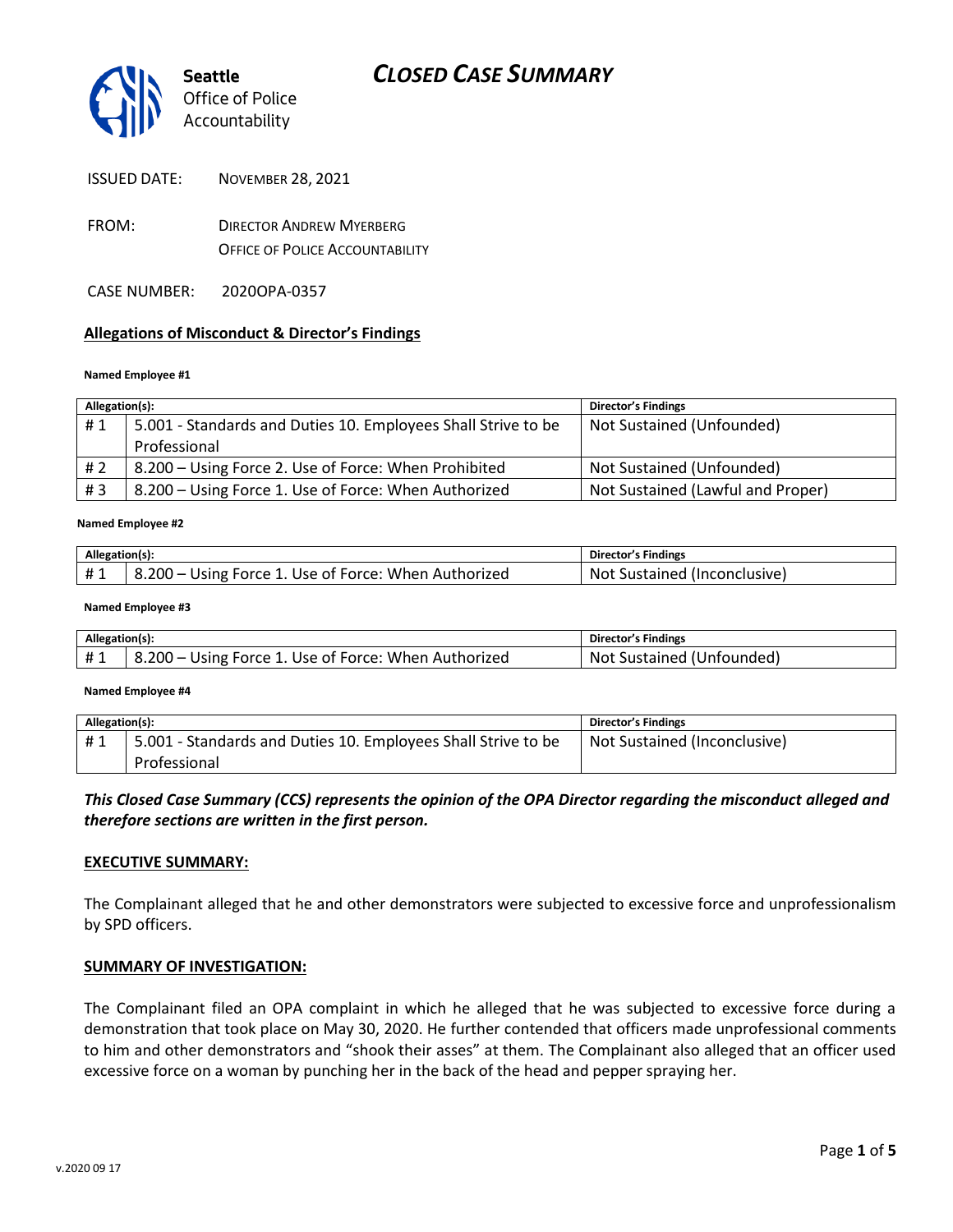

## *CLOSED CASE SUMMARY*

OPA CASE NUMBER: 2020OPA-0357

After receiving the complaint, OPA commenced an investigation. OPA interviewed the Complainant concerning this incident. The Complainant told OPA that he observed a specific SPD officer (who he identified by name) ride up to a homeless woman who was walking by the police line and punch her in the back of the head. He said that this officer also shot the woman with a CS gas canister. The Complainant stated that he saw the officer's nametag.

The Complainant also said that officers made threatening and unprofessional comments towards demonstrators. This included officers telling demonstrators: "What the fuck are you guys doing?" or "you guys need to turn the fuck around." The Complainant told OPA that the officers spoke in a condescending fashion to a demonstrator who appeared to be in crisis, as well as pointed weapons at that demonstrator and others in the crowd. The Complainant additionally asserted that officers spat in the direction of the demonstrators from around 40 to 50 feet away.

Lastly, the Complainant alleged that SPD officers improperly deployed CS gas canisters at him and other demonstrators. He recalled kicking one CS gas canister away after it was shot at him and being hit in the back with a projectile.

OPA reviewed Body Worn Video (BWV) from a number of officers to identify the SPD employees outlined in the Complainant's complaint. OPA also watched the video recorded by the Complainant.

As a starting point, the BWV showed that the officer identified by the Complainant did not strike a homeless woman or anyone else. There was also no evidence on the BWV that the officer deployed CS gas or pepper spray at the woman. OPA determined that another officer – Named Employee #1 (NE#1) – had interactions with two women at around that same time. NE#1 first spoke to a woman who was walking towards officers on the bicycle line. NE#1 approached the woman and told her to "go around" and to "get out of here." NE#1 did not make physical contact with the woman and there was no evidence that any other officer did so. NE#1 and other officers then rode their bicycles to another location. There they began to set up a bicycle line in the vicinity of a store that had been damaged and looted. From a review of the BWV, their objective was to enter the store, determine whether anyone was still inside, and to secure the premises. A woman – who may have been unsheltered – was sitting on the street in the store's entryway. NE#1 told her: "You need to leave, now." She responded "okay," but it was unclear from the BWV whether she began moving. NE#1 then stated: "You have about five-seconds before I move you from here." As he began to count to five, the woman started collecting water bottles from the ground. NE#1 quickly reached five and grabbed the woman's arm. He pulled her out of the entryway and to the sidewalk on the other side of the bicycle line. He then collected her two bags and tossed them towards her and over the bicycle line. NE#1 and other officers then entered the store. The officers began coughing and commented that the store's security guards may have deployed chemical agents. None of the officers were shown deploying any chemical agents on BWV.

From reviewing the totality of the BWV, OPA found no instance where SPD officers deployed pepper spray or CS gas at either woman. In addition, OPA could find no evidence of the purported unprofessional conduct identified by the Complainant.

#### **ANALYSIS AND CONCLUSIONS:**

**Named Employee #1 – Allegation #1** *5.001 - Standards and Duties 10. Employees Shall Strive to be Professional*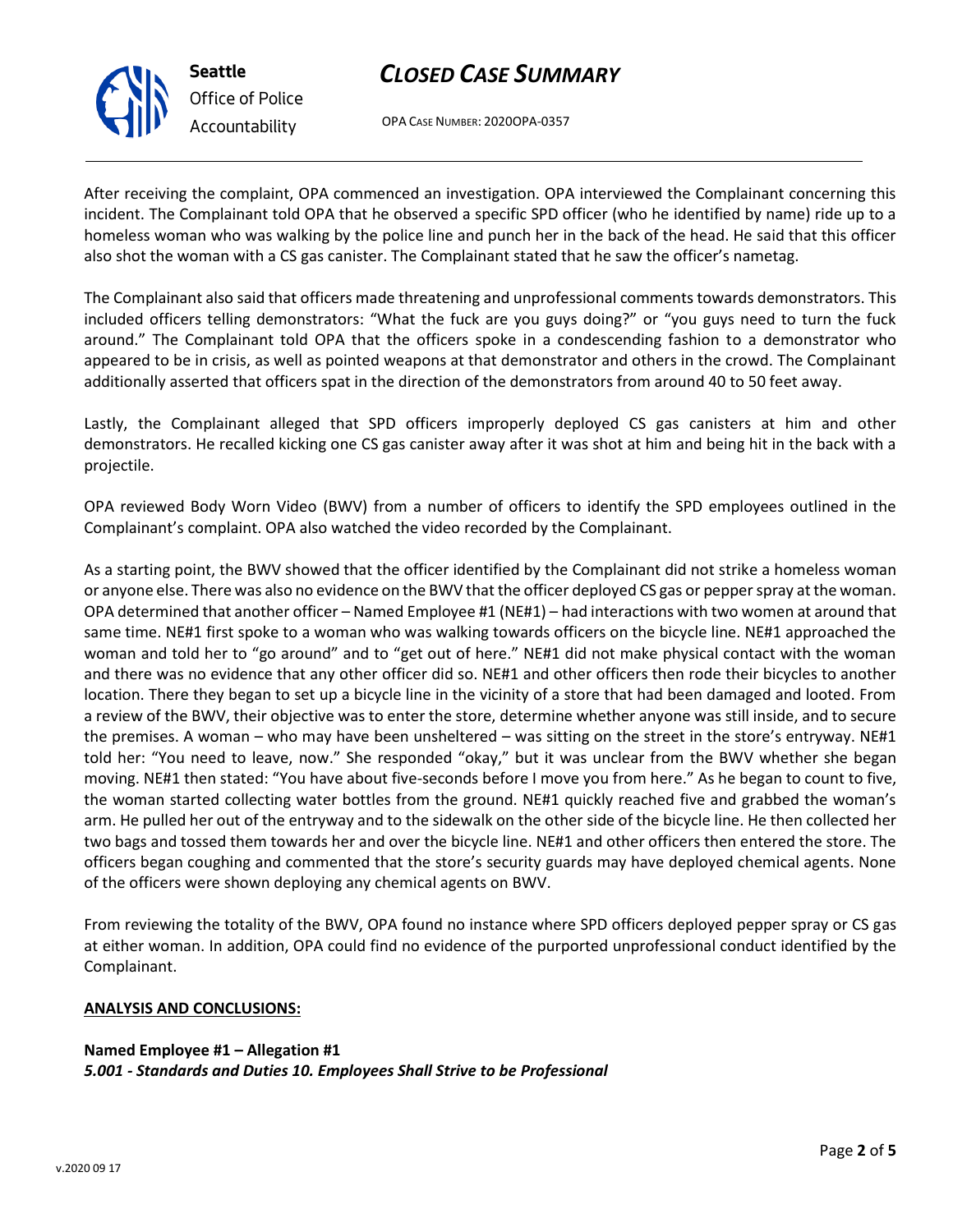v.2020 09 17

# *CLOSED CASE SUMMARY*

OPA CASE NUMBER: 2020OPA-0357

SPD Policy 5.001-POL-10 requires that SPD employees "strive to be professional." The policy further instructs that "employees may not engage in behavior that undermines public trust in the Department, the officer, or other officers" whether on or off duty. (SPD Policy 5.001-POL-10.) The policy further states the following: "Any time employees represent the Department or identify themselves as police officers or Department employees, they will not use profanity directed as an insult or any language that is derogatory, contemptuous, or disrespectful toward any person." (*Id*.) Lastly, the policy instructs Department employees to "avoid unnecessary escalation of events even if those events do not end in reportable uses of force." (*Id*.)

OPA assessed whether NE#1 was unprofessional when he moved the apparently unsheltered woman from in front of the store by pulling her on the sidewalk and then again when he tossed her belongings to her over the bicycle line.

In evaluating this allegation, OPA believes that NE#1's actions must be reviewed in context. This incident occurred on May 30, 2020, which was one of the more chaotic and violent days of the protests from the summer of 2020. The officers were responding to a store that had been looted and were preparing to enter. The woman was sitting in the entryway in the officers' path. Given this, NE#1 was entitled to move her from in front of the store.

This being said, OPA finds the way that NE#1 did so was less than optimal. While he said that she had five seconds to move, he counted extremely quickly and did not give the woman much of an opportunity to leave on her own power. The tossing of her bags was also unsatisfactory. OPA believes that NE#1 could have taken several more seconds to allow the woman to comply and then to walk her bags over to her and place them by her side.

However, OPA again notes that, at the moment in question, NE#1 and other officers were responding to an exigent situation. They believed that people were still inside of the store and committing crimes. They also needed to enter the store together for safety reasons, which significantly decreased the amount of time NE#1 had to deal with the woman.

Given this, even though OPA feels that NE#1 could have better handled this aspect of the incident, OPA does not believe that he acted contrary to policy. Accordingly, OPA recommends that this allegation be Not Sustained – Unfounded.

## Recommended Finding: **Not Sustained (Unfounded)**

### **Named Employee #1 – Allegation #2** *8.200 – Using Force 2. Use of Force: When Prohibited*

From OPA's review of the BWV, there was no indication that NE#1 used force solely to punish or retaliate against the woman. OPA also found no evidence suggesting that the force was used for any other improper purpose.

As such, OPA recommends that this allegation be Not Sustained – Unfounded.

Recommended Finding: **Not Sustained (Unfounded)**

**Named Employee #1 – Allegation #3** *8.200 – Using Force 1. Use of Force: When Authorized*



**Seattle** *Office of Police Accountability*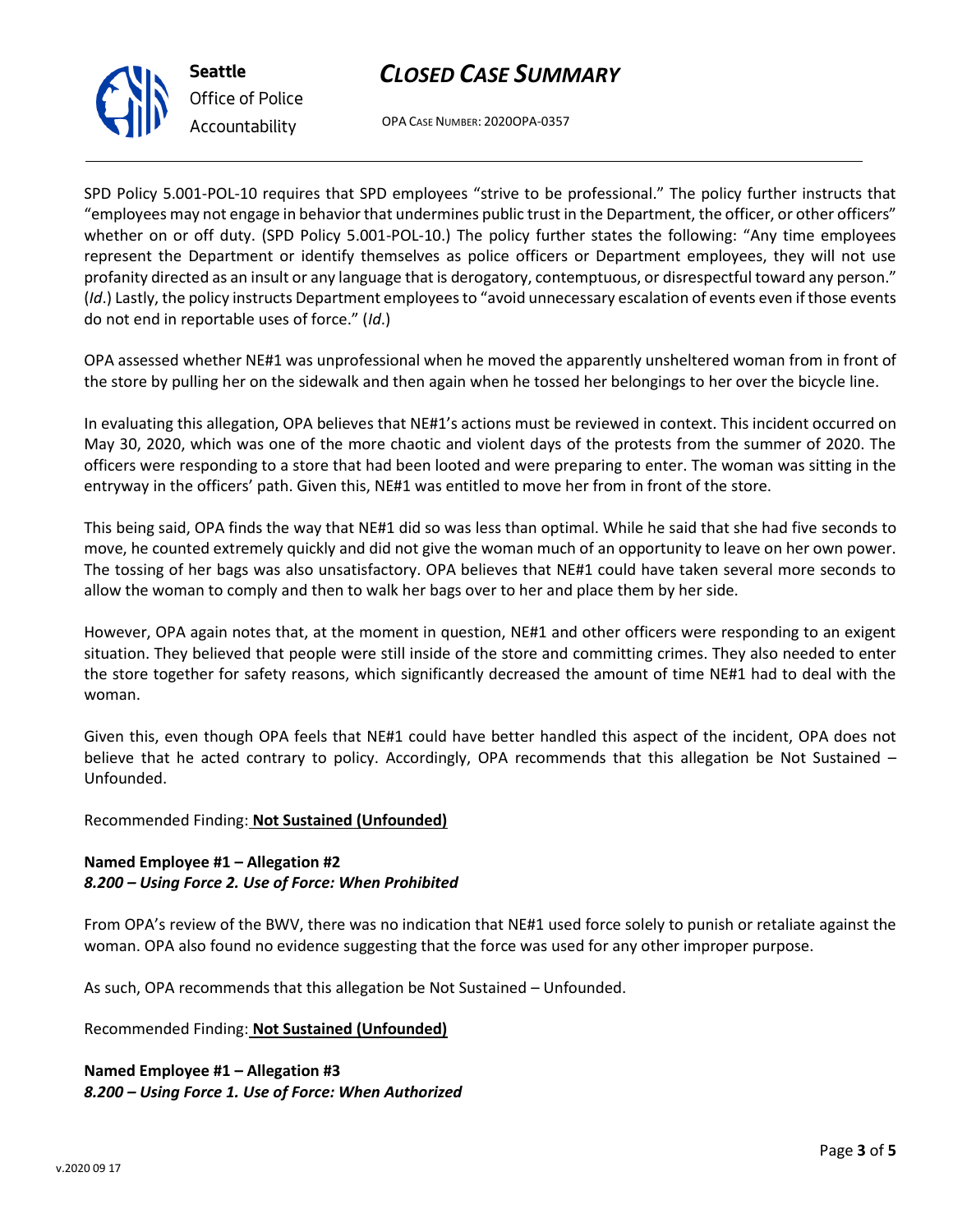## *CLOSED CASE SUMMARY*

OPA CASE NUMBER: 2020OPA-0357

As discussed in the context of Allegation #1, OPA finds that NE#1 had the legal right to move the woman from in front of the store. Again, the officers were attempting to enter the store because it had been broken into and it was possible that crimes were ongoing therein. They needed to do so expeditiously, and the woman was in their way. As such, it did not violate policy for NE#1 to forcibly move the woman from the vicinity.

While OPA believes that, in a perfect world, NE#1 would have given the woman more time to comply prior to using force, OPA understands why he did not do so here given the circumstances. Moreover, this would not, in and of itself, yield the force outside of policy.

Ultimately, OPA finds that the force NE#1 used was permissible and in line with policy. Accordingly, OPA recommends that this allegation be Not Sustained – Lawful and Proper.

Recommended Finding: **Not Sustained (Lawful and Proper)**

### **Named Employee #2 – Allegation #1** *8.200 – Using Force 1. Use of Force: When Authorized*

During its investigation, OPA found no evidence supporting the Complainant's allegation that an SPD officer shot him with a CS gas canister. After reviewing the video recorded by the Complainant, OPA identified that the officers in his near vicinity were likely employed by the King County Sheriff's Office, not SPD. OPA also identified from that video that a CS gas canister was deployed at around that time; however, it did not appear that an SPD officer was the one who engaged in the deployment.

However, given that OPA cannot definitively prove or disprove this allegation, OPA recommends that it be Not Sustained – Inconclusive.

Recommended Finding: **Not Sustained (Inconclusive)**

## **Named Employee #3 – Allegation #1** *8.200 – Using Force 1. Use of Force: When Authorized*

OPA also found no evidence indicating that any SPD officer and specifically the officer identified by the Complainant struck a woman and/or deployed a chemical agent at the woman. The BWV showed that NE#1 was the only officer who engaged with the woman and that he did not make physical contact with her.

Given this, OPA recommends that this allegation be Not Sustained – Unfounded.

Recommended Finding: **Not Sustained (Lawful and Proper)**

## **Named Employee #4 – Allegation #1** *5.001 - Standards and Duties 10. Employees Shall Strive to be Professional*

OPA reviewed video from a number of officers in an attempt to substantiate the Complainant's allegation surrounding unprofessional conduct. OPA found no evidence showing officers using the profanity identified by the Complainant or



**Seattle** *Office of Police Accountability*